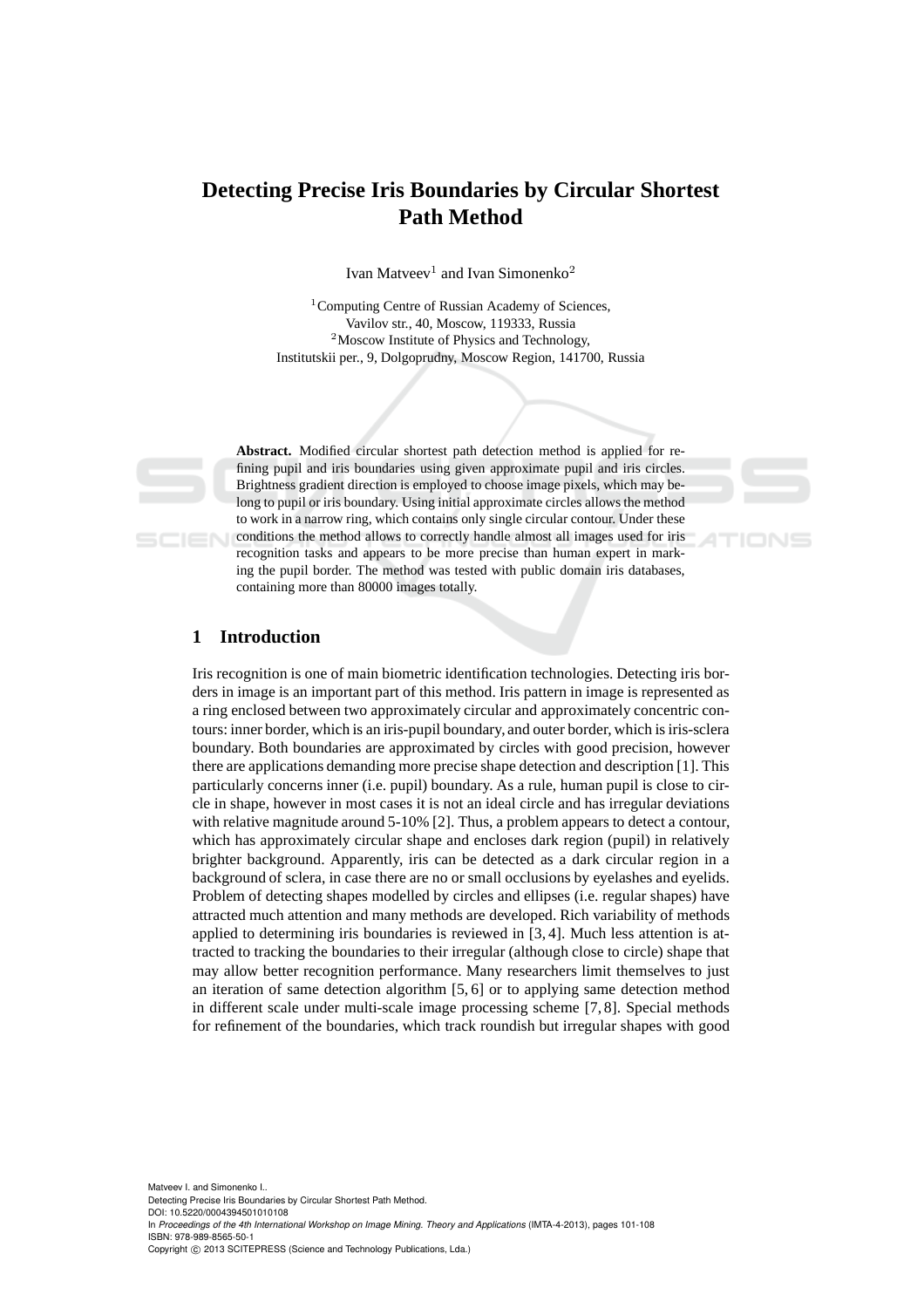precision and tolerate noise were developed to much less extent. The authors could find that only one approach of active contours was specially targeted and tested with the task of iris border refinement [9–11]. Here a method of circular shortest path proposed in [12] is modified and applied to the problem of refining pupil and iris borders.

#### **2 Circular Shortest Path Algorithm**

pixels. Call it *polar representation rectangle*, see. Figure1.

There are plenty of methods performing detection of shortest path in images. Specific feature of the CSP approach among them is that it starts from an a-priory detected point that is claimed to be an approximate contour center (or at least is lying inside the contour). In the refinement task stated here initial data for the method are even more detailed: center position and radius of approximating circle are given. Since the contour passes round a given point it is reasonable to perform a polar transformation with the pole in this point, which simplifies both representation and calculations. (Indeed, polar transformation is a very common issue in iris image processing.) Polar transformation renders a ring shape to a rectangle. This rectangle can be positioned so as to have its top side being a circle enclosing the proposed contour (enough big circle should be taken), and bottom side is to be enough small circle inside the contour. Then left side and right side both correspond to a coordinate origin line, let it be  $OX$  half-axis. The radial coordinate of polar system is transformed to abscissa of the rectangle and angle coordinate becomes ordinate. Image in OXY domain is transformed to  $O \rho \phi$  domain and is also represented as a rectangular raster. Define the size of the raster as  $W * H$ 

**IONS** 

After the polar transformation circular path location task is rendered to a problem of detecting optimal path between left and right sides of rectangle, under the condition that terminal points at the sides have same vertical coordinate. Since contour is close to circle in shape and pole of the polar transform is inside it, the polar representation of contour is univalent, i.e. only one radius of contour corresponds to each angle value, and the contour can be expressed in terms of function  $\rho(\phi)$ ,  $\phi \in [0; 2\pi]$ ,  $\rho(0) = \rho(2\pi)$ . Further, assuming that pole of transformation is not very close to the contour line (in other words, is near the center of the contour), one can state that derivative of radius by angle is limited:  $d\rho/d\phi \leq 1$ . In raster polar representation rectangle of size  $W * H$  this function becomes a discrete sequence  $\{\rho_n\}$  (or accounting for both coordinates  $\{(n, \rho_n)\}\$ ),  $n \in [0, W - 1], \rho_n \in [0, H - 1].$  Limitation to derivative becomes  $|\rho_{n+1} - \rho_n| \leq 1$ . Condition to equal value at ends becomes  $|\rho_{W-1} - \rho_0| \leq 1$ . Thus the contour is represented as a chain of points in rectangular raster, each column of the raster contains one and only one contour point, the points in adjacent columns belong to same or adjacent rows, the first and last points also belong to same or adjacent rows. Hereinafter this chain of points is called *path*  $S = {\rho_n}_{n=0}^{W-1}$ . Figure2 illustrates the possible paths of a contour, if tracked from left to right. A path from point with coordinates  $(\phi; \rho) = (2; 3)$ can go to points  $(3; 2) - (3; 4)$ , from point  $(5; 1)$  - into points  $(6; 1)$  and  $(6; 2)$ , and if staring point is  $(1; 2)$  ending points can be  $(8; 1) - (8; 3)$ .

Introduce the cost of transition between points  $(n, \rho')$  and  $(n + 1, \rho'')$  in adjacent columns in polar representation. Define it as  $C((n, \rho'), (n + 1, \rho''))$ , or shorter  $C_n(\rho', \rho'')$ . It is composed from "inner" and "outer" parts:  $C(\rho', \rho'') = C^{(I)}(\rho', \rho'')$  +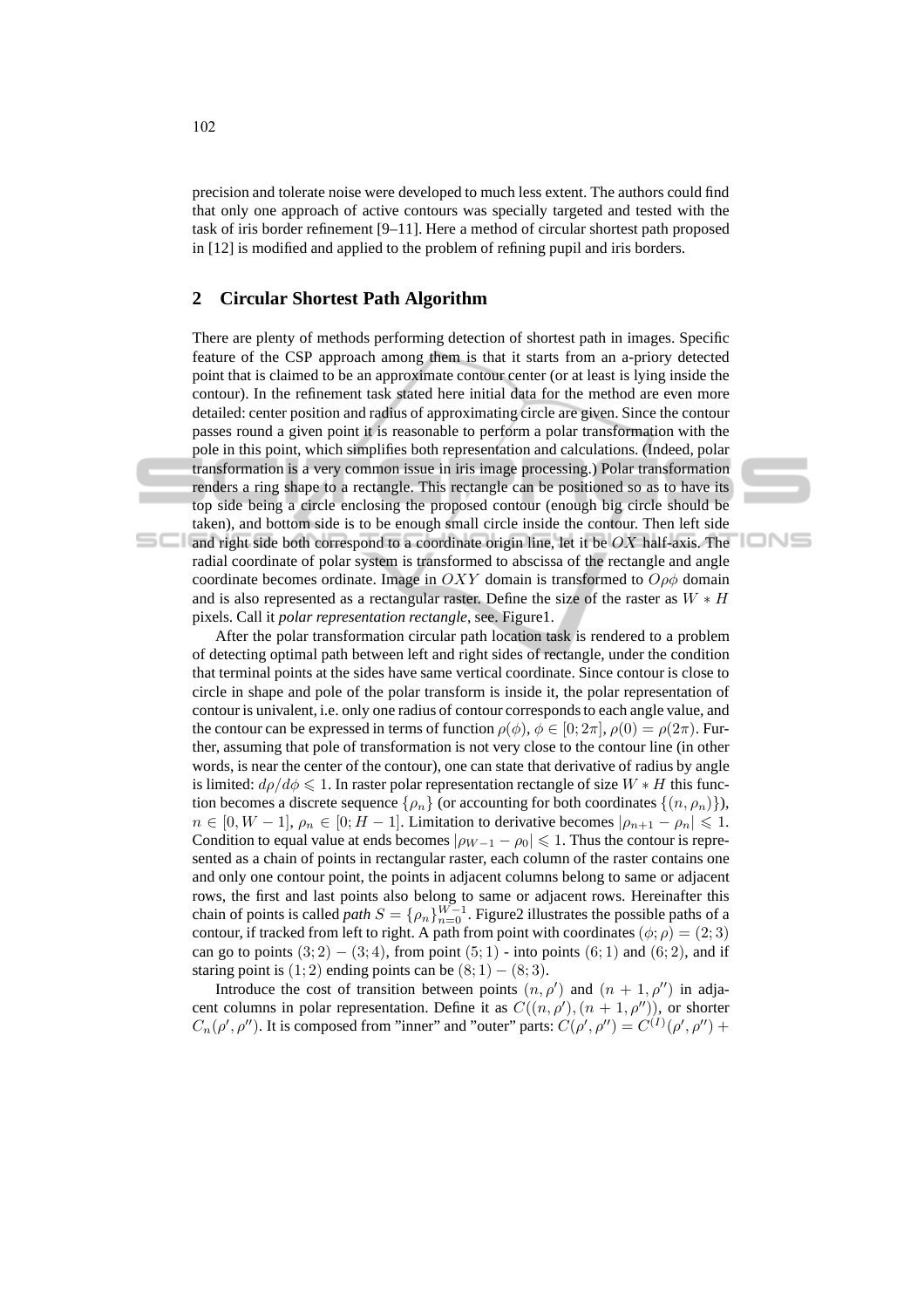

**Fig. 1.** Sample of polar transform applied to an iris image.

|       | (3,4)         |  |               |        |
|-------|---------------|--|---------------|--------|
|       | $(2,3)$ (3,3) |  |               | (8, 3) |
| (1,2) | (3,2)         |  | (6,2)         | (8,2)  |
|       |               |  | $(5,1)$ (6,1) | (8,1)  |

**Fig. 2.** Possible contour paths in case of limited derivative  $d\rho/d\phi \leq 1$ .

 $C^{(O)}(\rho', \rho'')$ . Inner part conditions the shape of the contour and favours straight horizontal lines (which are circles in original  $OXY$  domain):

$$
C_n^{(I)}(\rho', \rho'') = \begin{cases} 0, & \rho' = \rho'' \\ T_1, & |\rho' - \rho''| = 1 \\ \infty, & otherwise \end{cases}
$$

The constant  $T_1 > 0$  is the parameter which determines a "force" compelling the contour to be a straight line in polar representation (i.e. circle with center in given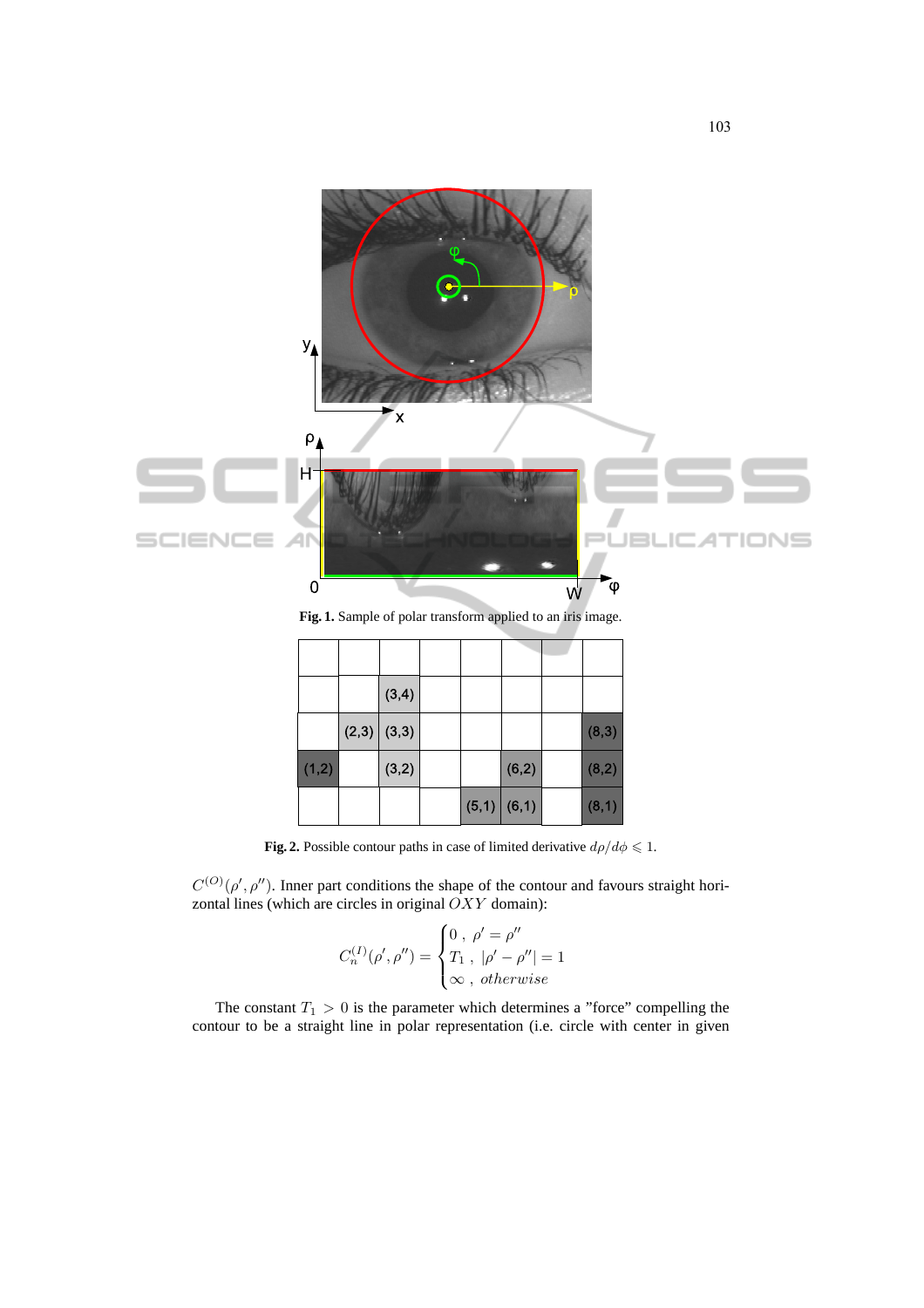pole in original image). The value of  $T_1$  depends on parameters of polar transform, namely from the scale of polar representation. While inner part depends on contour shape only, and does not depend on image, outer part is estimated from image characteristics and binds the contour to image. The outer part is the cost of passing through point  $(n, \rho')$  determined from local image characteristics in the point, and does not depend on contour shape:  $C_n^{(O)}(\rho', \rho'') = w((n, \rho'))$ . For a given path  $S = {\rho_n}_{n=0}^{W-1}$  total cost is the sum of all transitions between adjacent points in the path:  $C(S)$  =  $C((0,\rho_0),(W,\rho_W)) = \sum^{W-1}$  $\sum_{n=0}$   $C_n(\rho_n, \rho_{n+1})$ . The optimal contour is the sequence minimizing the whole cost: $S^* = arg \min_{S} C(S)$ . This discrete optimization problem may be solved by some known method, for instance, greedy algorithm as proposed in [12].

#### **3 Application to Pupil Boundary Refinement**

Application of CSP method to the problem of iris boundaries detection has specific issues. First, it is obvious that there are two circular contours in the image of an eye: pupiliris boundary and iris-sclera boundary. Sometimes there is a contour of ophthalmic lens also. This makes it difficult to apply CSP method to initial detection of these borders, since detected contour can be any of these two and there is no perfect way of discriminating these two cases. This application was treated in [13]. So, feasible task for CSP method is refinement of already detected pupil and iris borders. Under this condition initial approximate locations of both iris boundaries is known. Thus the algorithm can run for a narrow ring containing the target boundary, rather than for the whole image. For a narrow polar representation rectangle with  $H < 30$  a straightforward exhaustive search is faster than other elaborated algorithms.

**IONS** 

The exhaustive search of optimal circular path is performed recursively as a set of steps. Each step involves a column of the polar representation raster (points with same value of  $\phi$ ). The cost of passing from a point  $(0, \rho')$ , in the first (left) column to the point  $(n, \rho'')$ , in current column:  $C((0, \rho'), (n, \rho'')) \equiv C_{(n)}(\rho', \rho'')$ . Since both  $\rho'$  and  $\rho''$  range in [1, H], it is necessary to calculate  $H^2$  values  $C_{(n)}$ . They are calculated recursively starting from  $C_{(1)}(\rho', \rho'') = 1/\delta(\rho', \rho'')$ . For each next column the cost of arriving to a point in it is a minimal sum of cost of arriving to some point  $\rho'''$  in the previous column and the cost of transition between adjacent columns:

$$
C_{(n+1)}(\rho', \rho'') = \min_{\rho'''} (C_{(n)}(\rho', \rho''') + C_n(\rho''', \rho'')) =
$$
  
= min 
$$
\begin{cases} C_{(n)}(\rho'), \rho'' + w(n, \rho'') ,\\ C_{(n)}(\rho'), \rho'' + 1) + w(n, \rho'' + 1) + T_1 ,\\ C_{(n)}(\rho'), \rho'' - 1) + w(n, \rho'' - 1) + T_1 , \end{cases}
$$

The incoming path for each point in the column (i.e. which of the three sums gave minimum) is recorded. At the final step (which has number  $W+1$ )  $H^2$  values  $C_{(W+1)}(\rho',\rho'')$ are obtained. Only values with  $\rho' = \rho''$  correspond to closed contours. So the cost of optimal closed contour is  $\min_{\rho} C_{(W+1)}(\rho, \rho)$  and it starts and ends at  $\rho_{W+1}^* \equiv \rho_0^* =$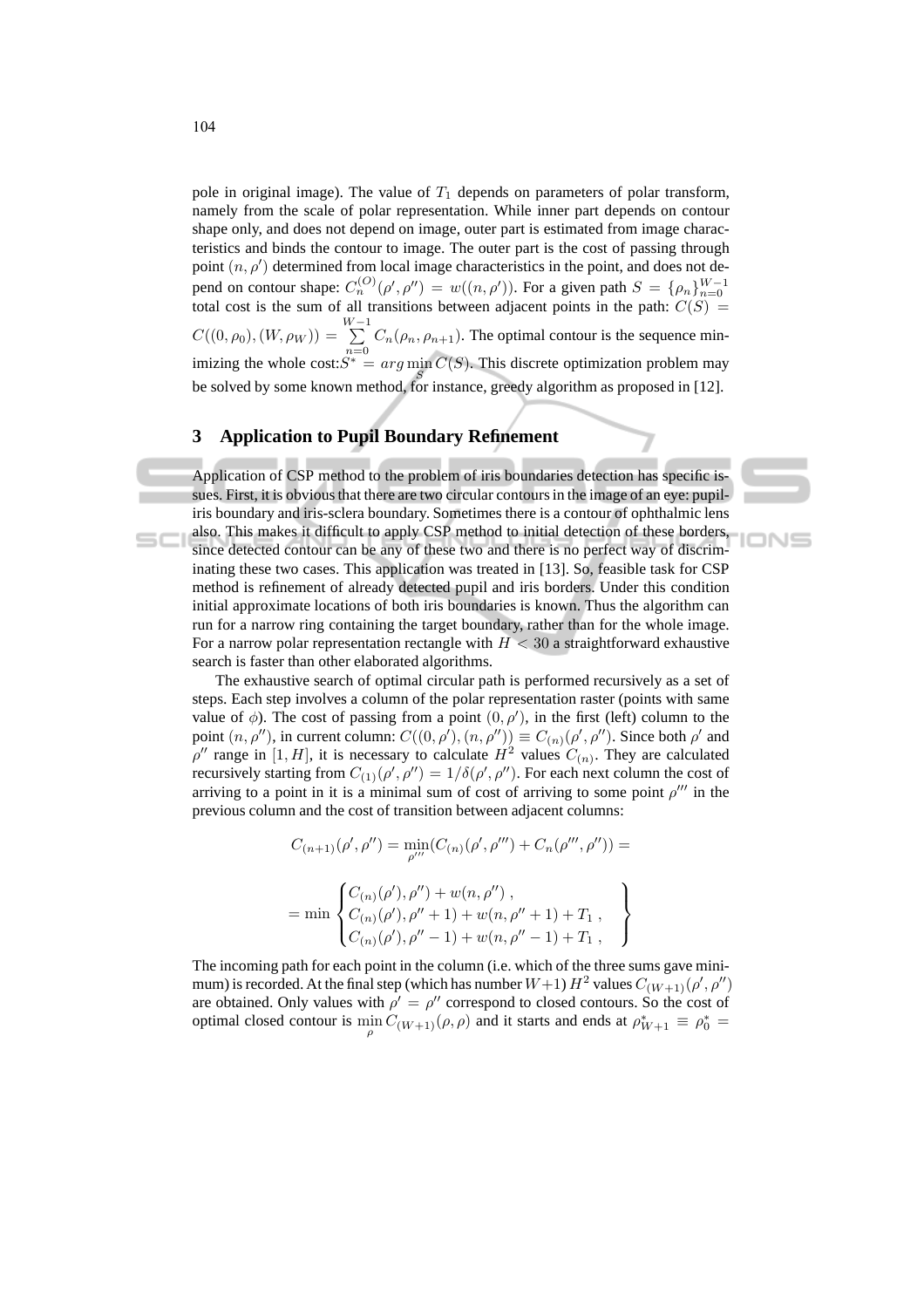$arg \min_{\rho} C_{(W+1)}(\rho, \rho)$ . From the detected radius  $\rho_{W+1}^*$  contour is tracked back easily from the recorded incoming paths.

Now consider the outer cost of transition via point  $C^{(O)}(\phi, \rho) = w(\phi, \rho)$ . From the task formulation it is clear that  $w(\phi, \rho)$  function should be constructed so as to be small in the points corresponding to the contour and big in other points. Contour points have strong brightness gradient value, thus points with small gradient should be rejected. This is done in the source image by checking the condition  $\|\mathbf{g}\| > T_2$  in each image pixel and selecting only pixels, which satisfy this condition as possible contour points. Here g is is brightness gradient vector and  $T_2$  is a threshold. The value of  $T_2$  is selected so as to suppress false gradients occurring due to image noise. If 3 ∗ 3 Sobel mask is used for gradient calculation the treshold can be set  $T_2 = 6\sqrt{2} \max{\lbrace \sigma, 2 \rbrace}$ , where  $\sigma$  is the brightness standard deviation caused by noise.

Next task-specific feature is that both pupil and iris are dark regions in brighter background, hence brightness gradients are directed outwards of the contour, and the angle between gradient in the point and radius-vector to this point from the center of the contour is enough small. This condition can be set as:  $\arccos(\frac{\mathbf{x} \cdot \mathbf{g}}{\|\mathbf{x}\| \|\mathbf{g}\|}) < T_3$ . The value of threshold  $T_3$  depends on the quality of the center detection algorithm, treated as an average (or maximum, or percentile) ratio of the distance D between detected center and true center to the radius R of the contour. It is calculated as  $T_3 = \arcsin(D/R)$ . Figure 3 shows the points of an image from Figure1, satisfying both of the above conditions. The cost of transition is set to zero for these points, and is set to  $T_1$  for all other points.



**Fig. 3.** Sample of gradient map with direction condition imposed and its polar transform.

With these modifications CSP method was applied to the refinement of iris boundaries

## **4 Experiments**

Tests of CSP performance were done with the following iris image databases from public domain: UBIRIS.v1 [14], CASIA-IrisV3 [15], ND-IRIS [16]. Eye images were

IONS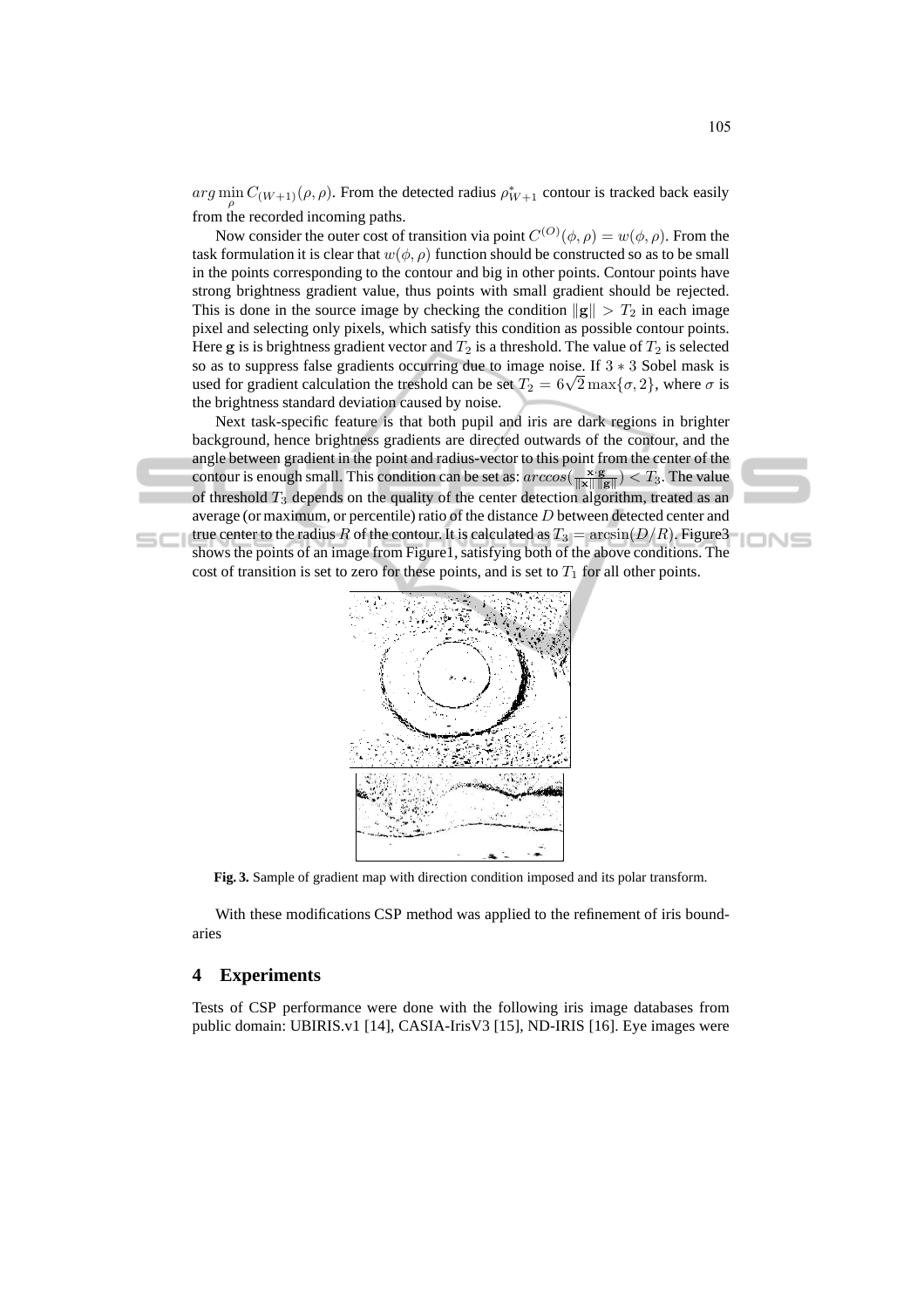processed by human expert who indicated pupil and iris borders with most likely approximating circles. Thus each image was attributed with center positions and radii of pupil and iris circles. These data (call it *expert marking*) were then considered as "ground-truth" and were used for method verification. Unfortunately, there is no simple way to obtain refined border contours, that can be treated as "ground-truth". Human operator can manually mark quite a small share of huge image databases with such contours. This task is much more tedious and error-prone than marking circles.

So, direct tests of comparing refined borders to some "ground-truth" data and testing the quality of refinement method are not possible. Indirect methods were used instead. Refined borders were "simplified" back to circle, which has center in the point of mass center of the area, enclosed to the refined border. Radius of simplified circle was set to equate areas enclosed in this circle and in refined border. Call this simplified representation of refined border *refined circle*. Although again circle, refined one does not match the original approximation, and it can be a better approximation somehow.

Two approaches were used to compare original and refined circles. First approach is direct matching against expert marking, to estimate which kind of detection is more precise. Images from all three databases were used [14–16]. Three ways were used to supply initially detected pupils and irises. First, expert marking data itself were spoiled with random noise to simulate improper detection. Second, Masek's algorithm [17] was used. Third, an approximate method of detection by circular brightness gradient projections [18] was employed. Mean square deviations of pupil center position and radius from expert marking were calculated for all three ways for original and refined circles.

ION⊆

| Method                  |                                    |               |              | Average error of pupil radius de-Average error of pupil center posi- |               |              |
|-------------------------|------------------------------------|---------------|--------------|----------------------------------------------------------------------|---------------|--------------|
|                         | tection in three databases, pixels |               |              | tion in three databases, pixels                                      |               |              |
|                         | UBI                                | <b>NDIRIS</b> | <b>CASIA</b> | <b>UBI</b>                                                           | <b>NDIRIS</b> | <b>CASIA</b> |
| Spoiled expert          | 8.16                               | 8.16          | 8.16         | 5.77                                                                 | 5.77          | 5.77         |
| Masek                   | 4.65                               | 7.23          | 5.15         | 3.24                                                                 | 5.59          | 3.67         |
| Matyeev                 | 7.78                               | 6.34          | 5.81         | 5.13                                                                 | 4.27          | 4.11         |
| Spoiled expert, refined | 5.59                               | 2.52          | 1.86         | 3.26                                                                 | 1.63          | 1.53         |
| Masek, refined          | 4.07                               | 2.41          | 1.58         | 2.88                                                                 | 2.07          | 1.14         |
| Matveev, refined        | 4.89                               | 2.09          | 1.45         | 3.51                                                                 | 1.52          | 1.09         |

**Table 1.** Error in pupil detection by various methods.

CSP refinement makes improvement in precision of initial detection, although it is not effective for highly noisy images like UBIRIS.v1.

Second approach to estimate the quality and usability of refinement is judging by the "final characteristic", that is precision of iris recognition. The value of equal probability of recognition errors of first and second kind (*equal error rate, EER*) was chosen as such characteristic. CASIA Iris-Lamp database [15] was used for tests, which contains 16213 images of 819 eyes of 411 subjects. The following steps were performed here. Templates were created from images of database by the algorithm [9]. For its work the algorithm uses circular approximations of pupil and iris in each image. At first, pure expert marking was used for this purpose. The set of obtained templates was matched against itself and the EER value was estimated. For original expert marking its value is

 $SCI$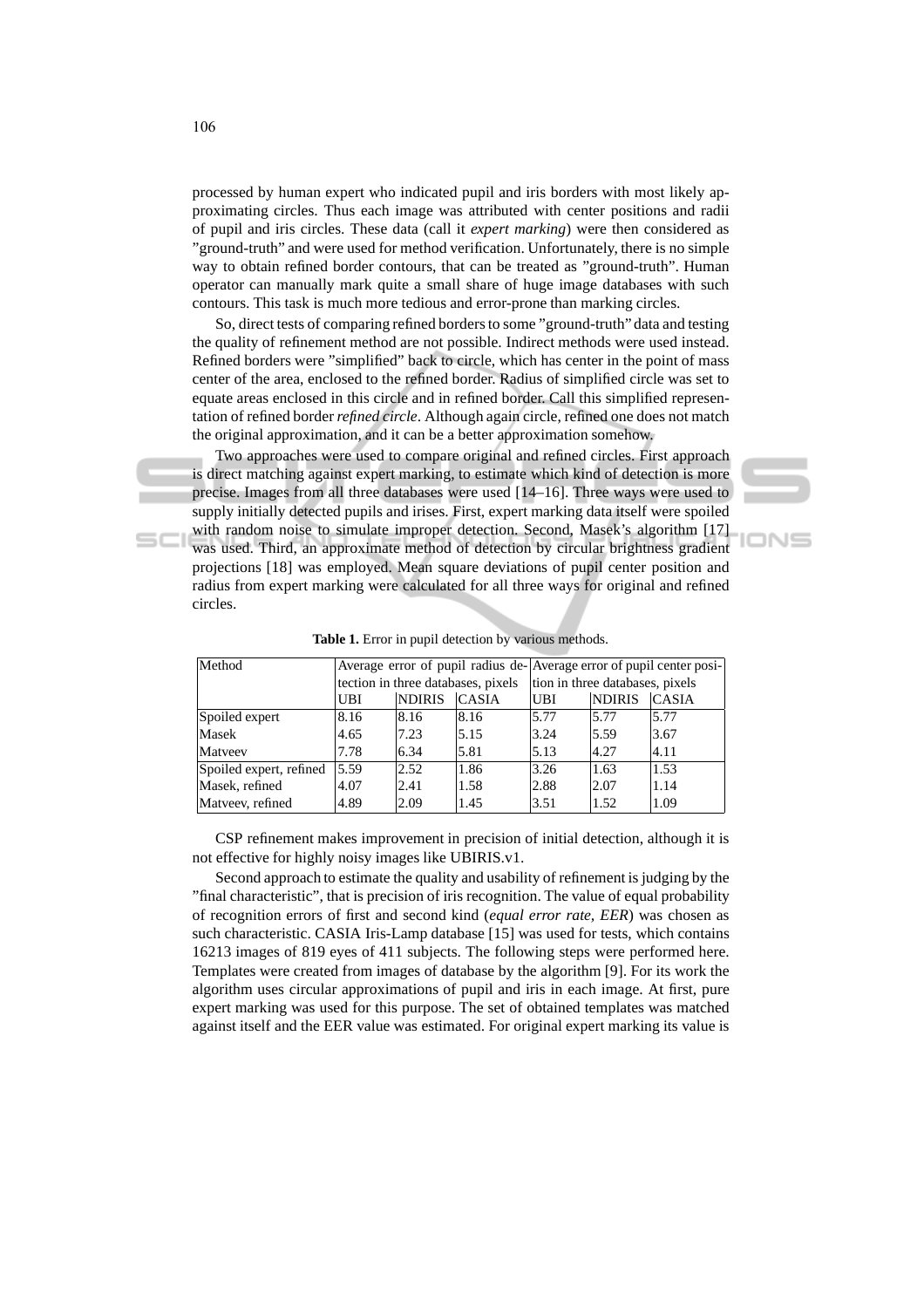EER=0.752%. Then expert marking of pupils was refined by the proposed method, and same operations of template generation, matching and EER evaluation were done, with resulting EER=0.390%.

So, the refinement of pupil by circular shortest path method appears to reduce the recognition error. This can be explained by the imprecise marking of human expert.

#### **5 Conclusions**

Location of iris borders with high precision is an important task in automatic iris biometry. Though much attention is paid to iris border location in general, only few researchers tried developing special methods for iris border refinement after their initial detection. The authors have treated this aspect of iris border location problem with the help of circular shortest path optimization method. The CSP detection algorithm was modified to fit the peculiar properties of the task. The results of experiments show that refinement of pupil-iris boundary by CSP may be a useful addition to general scheme of iris border location.

#### **References**

- 1. ISO/IEC 19794-6:2005 Information technology Biometric data interchange formats Part 6: Iris image data, 2005.
- 2. Kansky, J.J.: Clinical Ophthalmology: a Systematic Approach, Elsevier, London, 2003.
- 3. Bowyer, K., Hollingsworth, K., and Flynn, P.: Image understanding for iris biometrics: A survey // Computer Vision and Image Understanding. 2008. P.281–307.
- 4. Bowyer, K., Hollingsworth, K., and Flynn, P.: A survey of iris biometrics research: 2008- 2010 // Handbook of Iris Recognition, Mark Burge and Kevin W. Bowyer, editors. Springer. 2012.
- 5. He, Z., Tan, T., Sun, Z., and Qiu, X. Toward accurate and fast iris segmentation for iris biometrics. In IEEE PAMI. 2009. V.31. P.1670–1684.
- 6. Maenpaa, T. An iterative algorithm for fast iris detection. In Int. Workshop on Biometric Recognition Systems. Beijing. China.. 2005. P.127.
- 7. Nabti, M., Ghouti, L., and Bouridane, A. An effective and fast iris recognition system based on a combined multiscale feature extraction technique. In Pattern Recognition. 2008. V.41. P.868–879.
- 8. Pan, L., Xie, M., and Ma, Z. Iris localization based on multiresolution analysis. In Proc. 19th Intern. Conf. Pattern Recognition. Tampa, Florida, USA.. 2008. P.1–4.
- 9. Daugman, J.: New methods in iris recognition // IEEE Trans. on Systems, Man and Cybernetics. Part B: Cybernetics. 2007. V.37. P.1167-1175.
- 10. Ross, A., Shah, S.: Segmenting non-ideal iris using geodesic active contours // Biometrics Symposium: Special Session on Research at the Biometric Consortium Conf. Baltimore. USA, 2006. P.16.
- 11. Koh, J., Govindaraju, V., Chaudhary, V.: A robust iris localization method using an active contour model and hough transform // 20th Int. Conf. on Pattern Recognition. Istanbul. Turkey. 2010. P.2852-2856.
- 12. Sun, C., Pallottino, S.: Circular shortest path in images // Pattern Recognition. 2003. V.36. N.3. P.709-719.